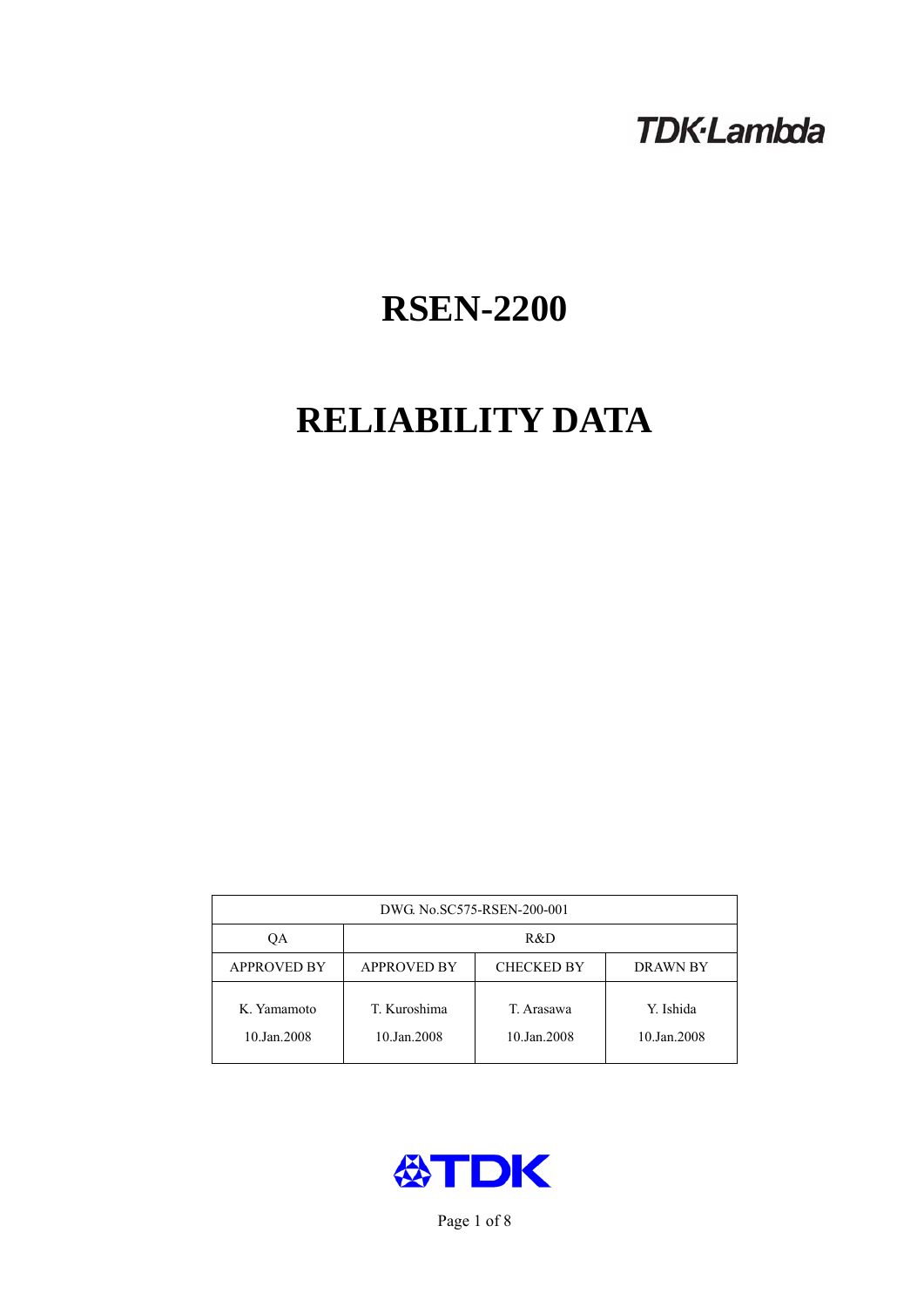## **I N D E X**

|                                     | Page   |
|-------------------------------------|--------|
| 1. Calculated Values of MTBF        | Page-3 |
| 2. Vibration Test                   | Page-4 |
| 3. Heat Cycle Test                  | Page-5 |
| 4. Humidity Test                    | Page-6 |
| 5. High Temperature Resistance Test | Page-7 |
| 6. Low Temperature Storage Test     | Page-8 |

The following data are typical values. As all units have nearly the same characteristics, the data to be considered as ability values.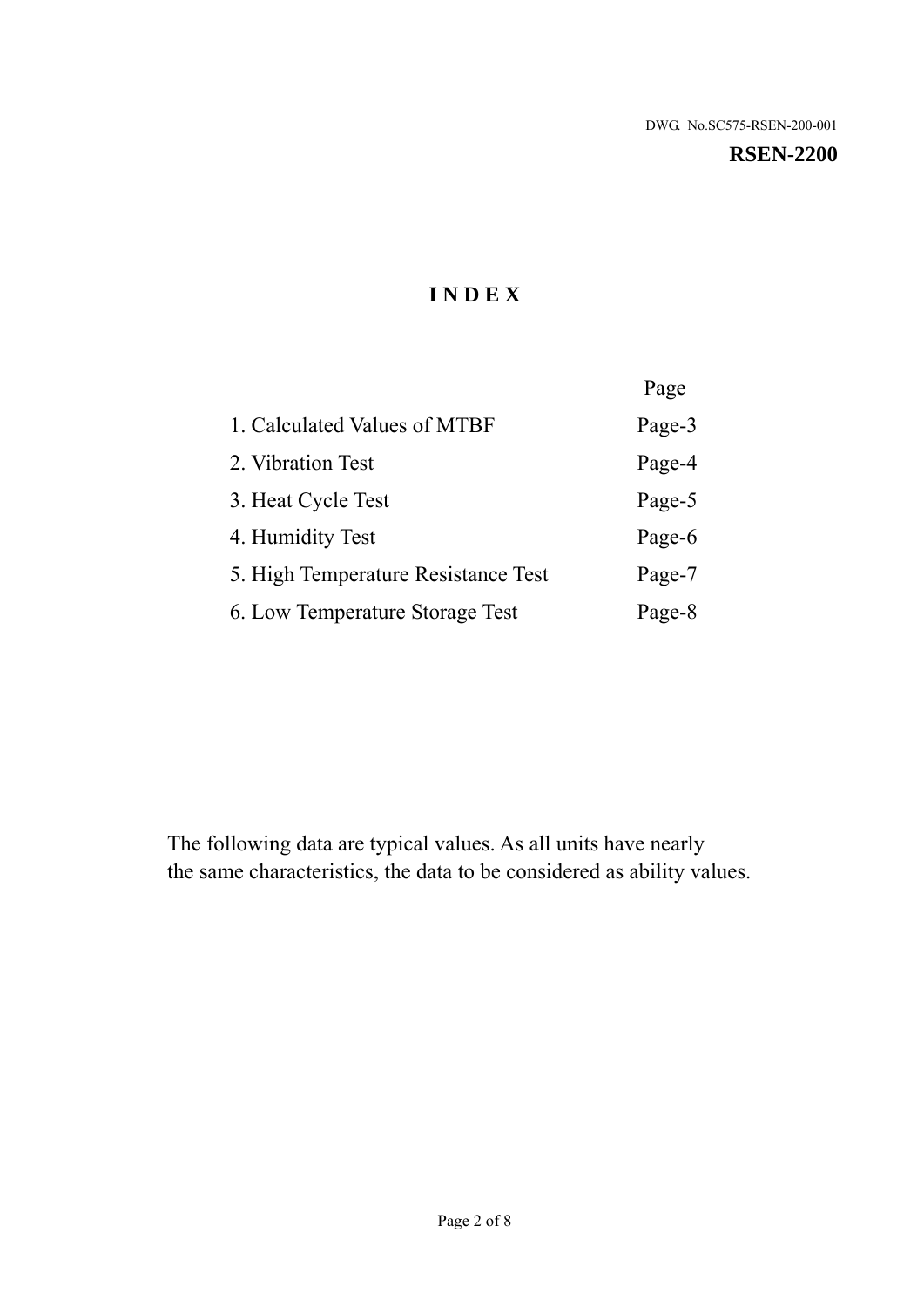#### **RSEN-2200**

1. Calculated values of MTBF

MODEL : RSEN-2200

(1) Calculating Method

 Calculated based on parts stress reliability projection of MIL-HDBK-217F NOTICE2.

Individual failure rates  $\lambda$  G is given to each part and MTBF is calculated by the count of each part.

$$
MIBF = \frac{1}{\lambda_{\text{equip}}} = \frac{1}{\sum_{i=1}^{n} N_i (\lambda_G \pi_Q)_i} \times 10^6 \text{ (hours)}
$$

| $\lambda$ equip | : Total equipment failure rate (Failure $/ 10^6$ Hours)                   |
|-----------------|---------------------------------------------------------------------------|
| $\lambda$ G     | : Generic failure rate for the $\hbar$ generic part                       |
|                 | (Failure/ $10^6$ Hours)                                                   |
| Ni              | : Quantity of <i>i</i> th generic part                                    |
| N               | : Number of different generic part categories                             |
| $\pi$ Q         | : Generic quality factor for the <i>i</i> th generic part ( $\pi Q = 1$ ) |

- (2) MTBF Values
	- GF : Ground, Fixed

 $MTBF = 5,235,054$  (Hours)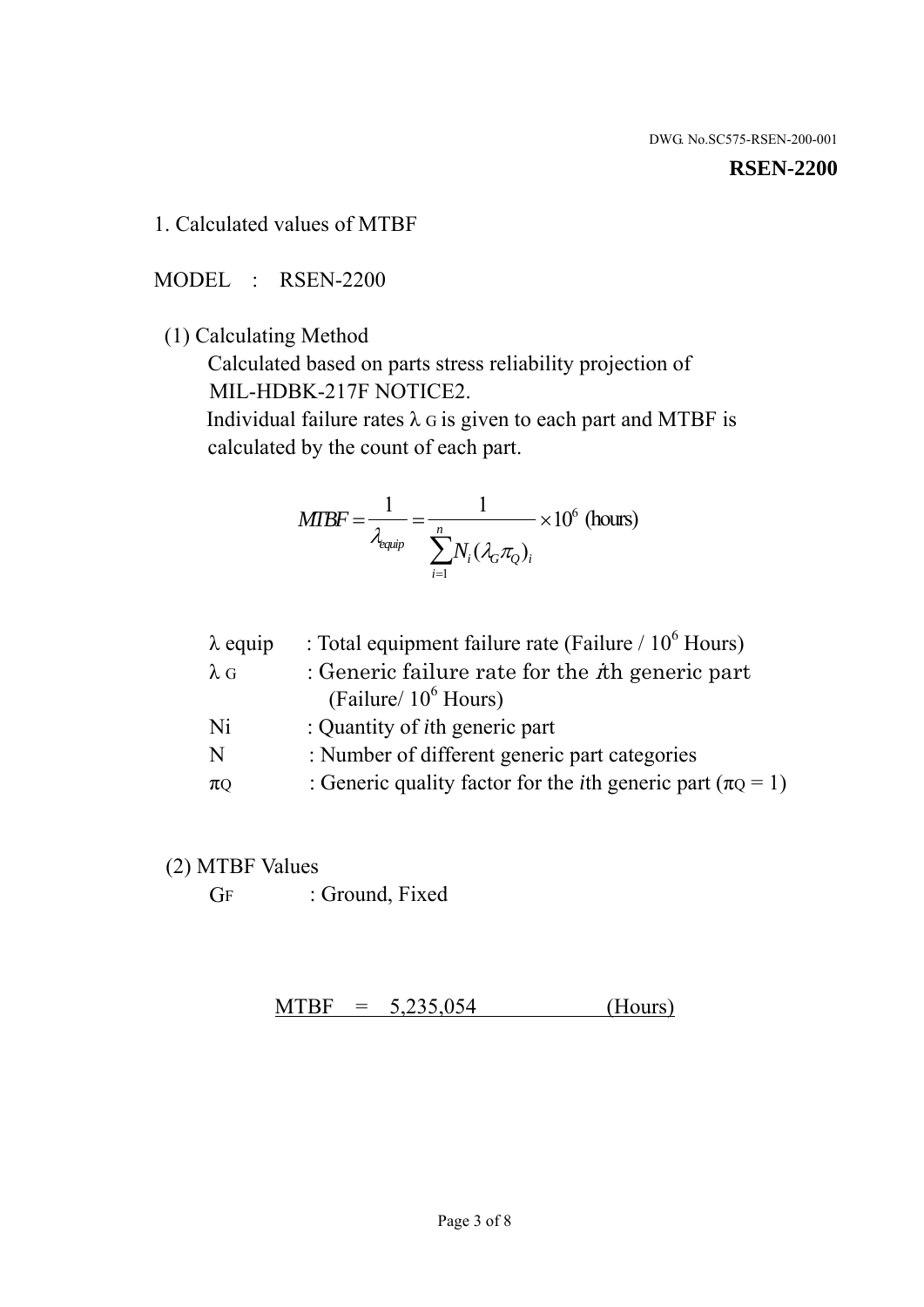#### **RSEN-2200**

2. Vibration Test

## MODEL : RSEN-2200 (Representation Product : RTHN-5150)

- (1) Vibration Test Class Frequency Variable Endurance Test
- (2) Equipment Used Controller VS-1000-6, Vibrator 905-FN ( IMV CORP.)
- (3) The Number of D.U.T. (Device Under Test) 2 units
- (4) Test Condition
	- · Frequency : 10~55Hz
	- · Amplitude : 0.7mm, Sweep for 1 min.
	- · Dimension and times : X, Y and Z directions for 0.5 hours each.

## (5) Test Method

Fix the D.U.T. on the fitting-stage

## (6) Test Results

PASS

#### Typical Sample Data

| Check item                         | Spec.                           |                   | <b>Before Test</b>  | After Test          |
|------------------------------------|---------------------------------|-------------------|---------------------|---------------------|
|                                    | Differential Mode: 25dBmin.     | $0.2$ MHz         | 75.15               | 75.10               |
|                                    |                                 | 30 MHz            | 56.05               | 56.05               |
| Attenuation (dB)                   | Common Mode: 25dBmin.           | $0.1$ MHz         | 32.80               | 32.80               |
|                                    |                                 | $10 \text{ MHz}$  | 38.70               | 38.20               |
| Leakage Current (mA)               | 5mA max.(500V, 60Hz)            | Line1             | 2.68                | 2.67                |
|                                    |                                 | Line <sub>2</sub> | 2.68                | 2.67                |
|                                    |                                 | Line3             | 2.69                | 2.68                |
| DC Resistance $(m\Omega)$          | $6m \Omega$ max.                |                   | 2.54                | 2.54                |
| <b>Test Voltage</b>                | $L-L: 2192Vdc$ 60s.             |                   | OK                  | OK                  |
|                                    | $L-E$ : 2500Vac 60s.            |                   |                     |                     |
| Isolation Resistance ( $M\Omega$ ) | $100M \Omega$ min. (500Vdc 60s) |                   | $1.0 \times 10^{7}$ | $1.0 \times 10^{7}$ |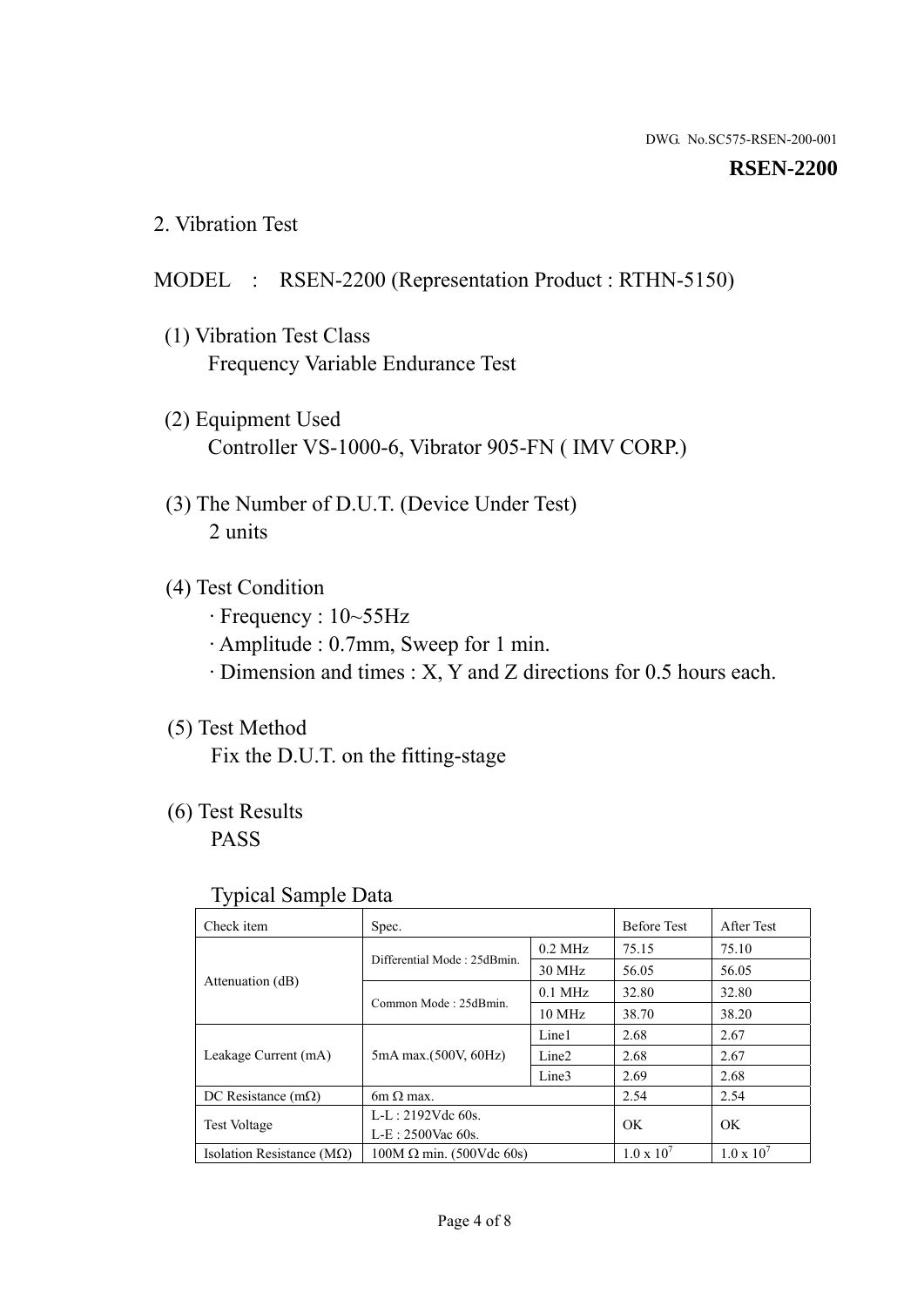1 cycle

30min.

3min.

30min.

3. Heat Cycle Test

### MODEL : RSEN-2200 (Representation Product : RTHN-5150)

- (1) Equipment Used TEMPERATURE CHAMBER TSA-71H-W (ESPEC CORP.)
- (2) The Number of D.U.T. (Device Under Test) 2 units
- (3) Test Conditions
	- · Ambient Temperature : -25~+85°C · Test Cycles : 100cycles
- (4) Test Method

 Before the test check if there is no abnormal characteristics and put the D.U.T. in the testing chamber. Then test it in the above cycles, After the test is completed leave it for 1 hour at room temperature and check it if there is no abnormal each characteristics.

+85°C

 $-25^{\circ}$ C

(5) Test Results

PASS

| <b>Typical Sample Data</b> |  |
|----------------------------|--|
|                            |  |

| Check item                         | Spec.                           |                   | <b>Before Test</b>  | After Test          |
|------------------------------------|---------------------------------|-------------------|---------------------|---------------------|
|                                    | Differential Mode: 25dBmin.     | $0.2$ MHz         | 68.95               | 73.65               |
|                                    |                                 | $30$ MHz          | 57.70               | 54.75               |
| Attenuation (dB)                   | Common Mode: 25dBmin.           | $0.1$ MHz         | 33.50               | 31.50               |
|                                    |                                 | $10$ MHz          | 40.25               | 40.40               |
| Leakage Current (mA)               | 5mA max.(500V, 60Hz)            | Line1             | 2.69                | 2.63                |
|                                    |                                 | Line <sub>2</sub> | 2.67                | 2.65                |
|                                    |                                 | Line3             | 2.67                | 2.65                |
| DC Resistance $(m\Omega)$          | 6m $\Omega$ max.                |                   | 2.47                | 2.44                |
| Test Voltage                       | $L-L: 2192Vdc$ 60s.             |                   | OK                  | OK                  |
|                                    | $L-E$ : 2500Vac 60s.            |                   |                     |                     |
| Isolation Resistance ( $M\Omega$ ) | $100M \Omega$ min. (500Vdc 60s) |                   | $1.0 \times 10^{7}$ | $1.0 \times 10^{7}$ |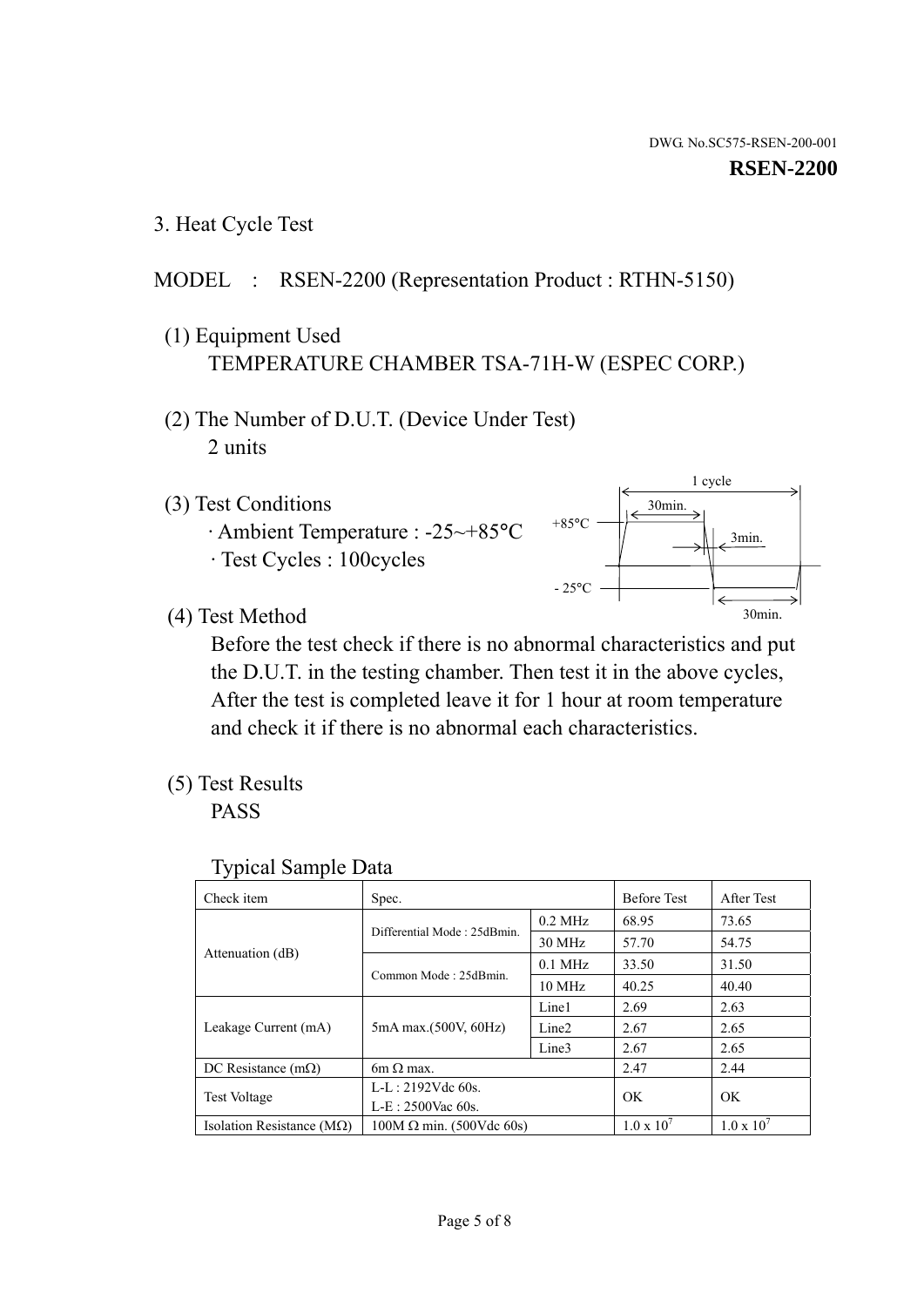4. Humidity Test

## MODEL : RSEN-2200 (Representation Product : RTHN-5150)

- (1) Equipment Used TEMP. & HUMID. CHAMBER PR-4KT (ESPEC CORP.)
- (2) The Number of D.U.T. (Device Under Test) 2 units

### (3) Test Conditions

- · Ambient Temperature : +40°C
- · Test Time : 500 hours
- · Ambient Humidity : 90~95% RH No Dewdrop

## (4) Test Method

 Before the test check if there is no abnormal characteristics and put the D.U.T. in the testing chamber. Then test it in the above conditions. After the test is completed leave it for 1 hour at room temperature and check it if there is no abnormal each characteristics.

### (5) Test Results

PASS

| Check item                         | Spec.                           |                   | <b>Before Test</b>  | After Test          |
|------------------------------------|---------------------------------|-------------------|---------------------|---------------------|
|                                    | Differential Mode: 25dBmin.     | $0.2$ MHz         | 71.45               | 74.75               |
|                                    |                                 | 30 MHz            | 54.85               | 49.00               |
| Attenuation (dB)                   |                                 | $0.1$ MHz         | 33.40               | 33.50               |
|                                    | Common Mode: 25dBmin.           | 10 MHz            | 39.15               | 39.90               |
| Leakage Current (mA)               | 5mA max.(500V, 60Hz)            | Line1             | 2.71                | 2.66                |
|                                    |                                 | Line <sub>2</sub> | 2.70                | 2.66                |
|                                    |                                 | Line3             | 2.69                | 2.66                |
| DC Resistance $(m\Omega)$          | $6m \Omega$ max.                |                   | 2.51                | 2.44                |
| <b>Test Voltage</b>                | $L-L: 2192Vdc$ 60s.             |                   | OK                  | OK                  |
|                                    | $L-E: 2500$ Vac 60s.            |                   |                     |                     |
| Isolation Resistance ( $M\Omega$ ) | $100M \Omega$ min. (500Vdc 60s) |                   | $1.0 \times 10^{7}$ | $1.0 \times 10^{7}$ |

#### Typical Sample Data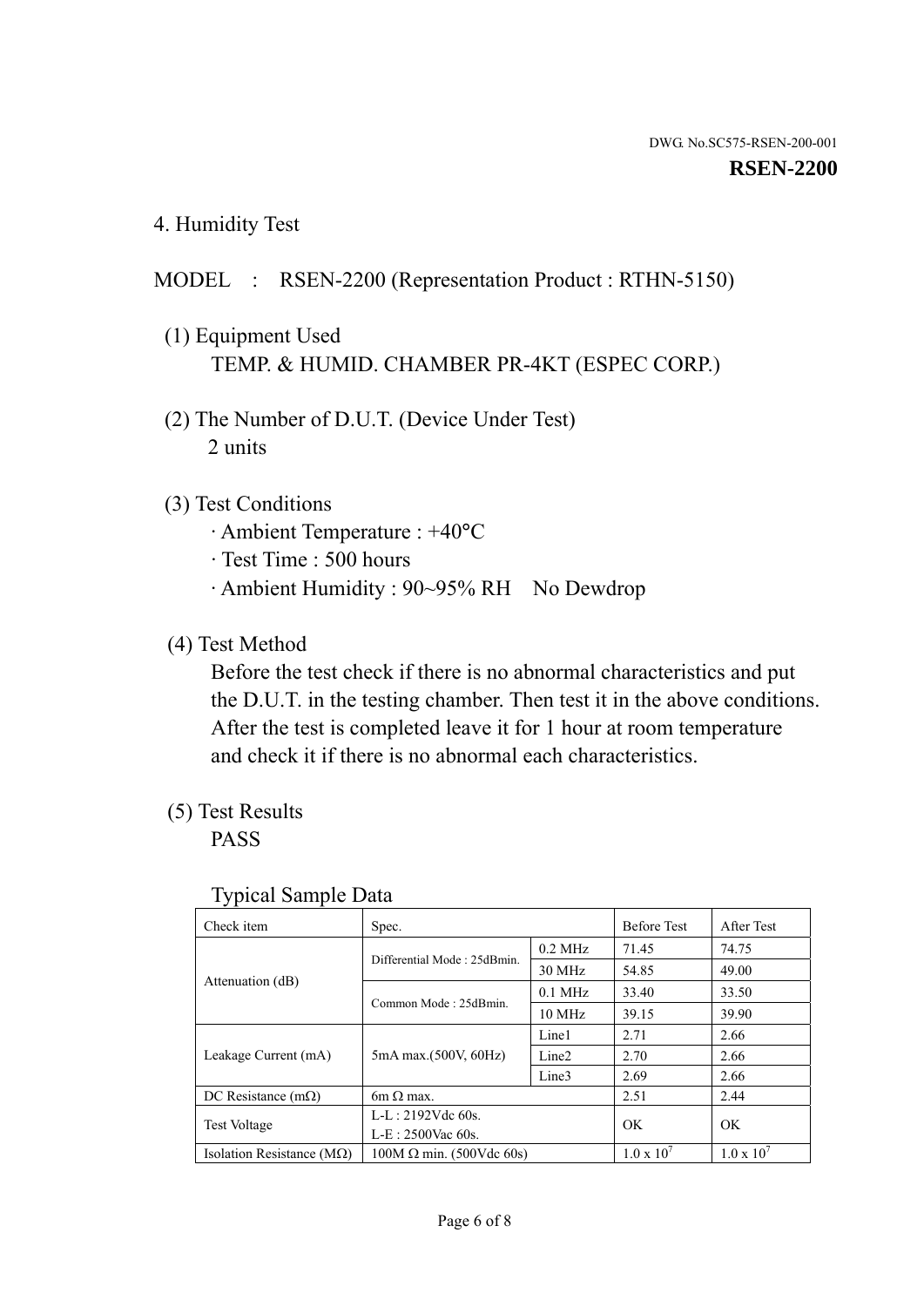5. High Temperature Resistance Test

## MODEL : RSEN-2200 (Representation Product : RTHN-5300)

- (1) Equipment Used TEMPERATURE CHAMBER PHH-300 ( ESPEC CORP.)
- (2) The Number of D.U.T. (Device Under Test) 2 units
- (3) Test Conditions
	- · Ambient Temperature : +50°C
	- · Test Time : 500 hours
	- · Operating : DC 300A
- (4) Test Method

 Before the test check if there is no abnormal characteristics and put the D.U.T. in the testing chamber. Then test it in the above conditions. After the test is completed leave it for 1 hour at room temperature and check it if there is no abnormal each characteristics.

(5) Test Results

PASS

| . .<br>Check item                  | Spec.                           |                   | <b>Before Test</b>  | After Test          |
|------------------------------------|---------------------------------|-------------------|---------------------|---------------------|
|                                    | Differential Mode: 25dBmin.     | $0.2$ MHz         | 75.80               | 78.15               |
|                                    |                                 | 30 MHz            | 34.25               | 38.60               |
| Attenuation (dB)                   | Common Mode: 25dBmin.           | $0.5$ MHz         | 34.15               | 34.40               |
|                                    |                                 | 6 MHz             | 38.60               | 29.55               |
| Leakage Current (mA)               | 5mA max.(500V, 60Hz)            | Line1             | 2.72                | 2.65                |
|                                    |                                 | Line <sub>2</sub> | 2.72                | 2.66                |
|                                    |                                 | Line3             | 2.72                | 2.66                |
| DC Resistance $(m\Omega)$          | $2m \Omega$ max.                |                   | 1.02                | 0.99                |
| <b>Test Voltage</b>                | $L-L: 2192Vdc$ 60s.             |                   | OK                  | OK                  |
|                                    | $L-E: 2500$ Vac 60s.            |                   |                     |                     |
| Isolation Resistance ( $M\Omega$ ) | $100M \Omega$ min. (500Vdc 60s) |                   | $1.0 \times 10^{7}$ | $1.0 \times 10^{7}$ |

#### Typical Sample Data